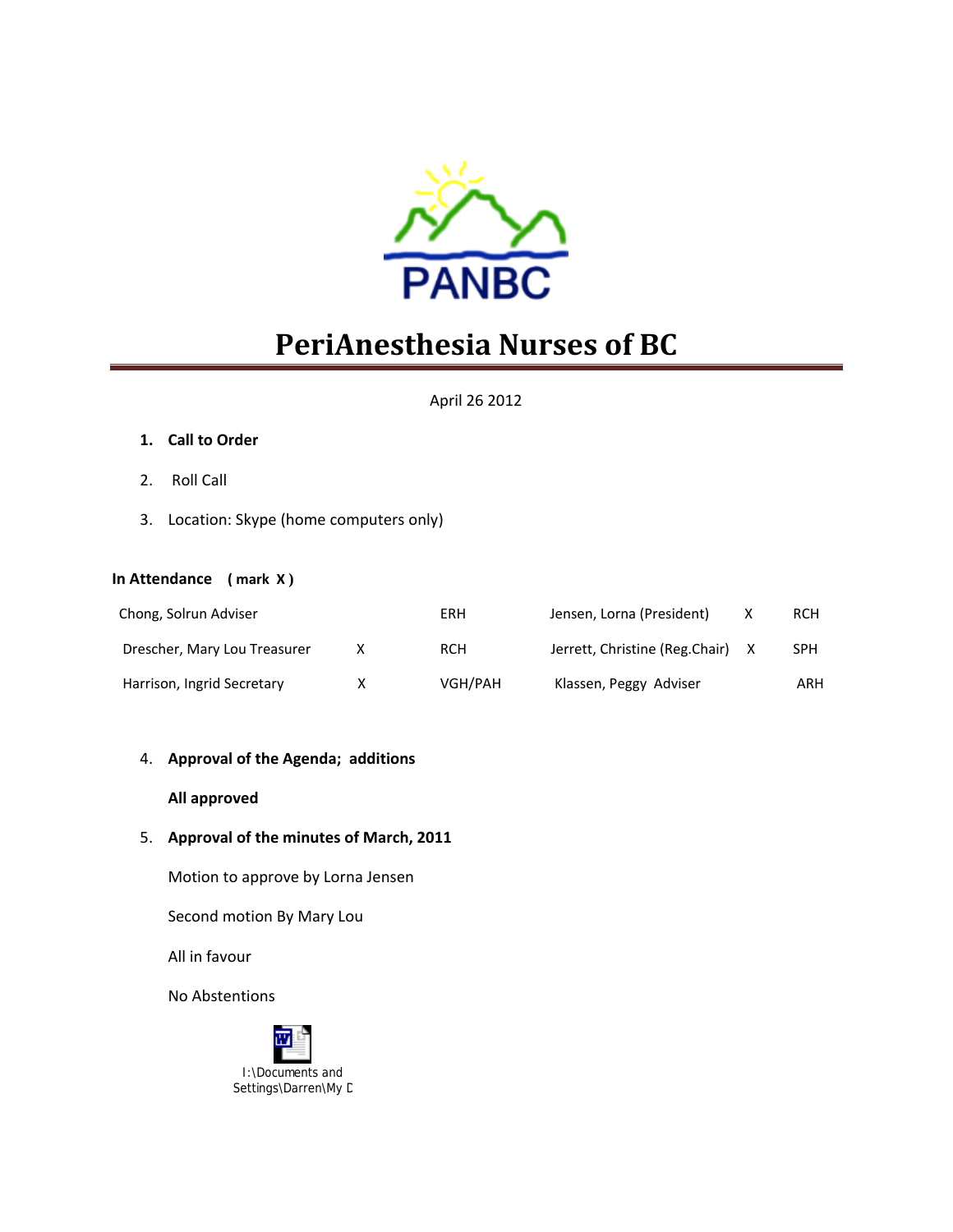6. **Business Arising from the Minutes:**

Education day - Speak to members at onset of education day that the speaker schedule is tight and to **come back from breaks on time.** 

**Lorna proposed changing the lunch from one hour to forty five minutes and coffee breaks from thirty minutes to twenty minutes.** 

#### **All approved the change to lunch and coffee times for the education day.**

Speakers to be confirmed – All speakers confirmed and approved by all. Need to obtain Picture and bio from all speakers before we can send out brochure.



6.1 Sent out Invite for PANBC promotional networking day at Gino's

- 7 people confirmed (including BOD)
- Appreciation night will a go if twenty members confirmed.
- Decision will be made on May  $17<sup>th</sup>$  1930 hrs to confirm PANBC night.
- 6.2 Discussion on when to send out letter to Anesthesiologist group for support
	- 6.2..1 Most letters are made and ready to go‐Awaiting final brochure
	- 6.2..2 If PANBC gets funding from Anaesthesia, PANBC will refund members that attend education day.
- 6.3 NAPANc Bursary for National conference 2012: \$395 per person‐ Will be sent out by Lorna Jensen with date to complete and send back. It is in Nova Scotia this year.

#### 7. **Nominations Committee Report (see report):**

- 7.1 PANBC Nomination for all seats needed : need to recruit
- 7.2 Need Volunteer to send out Nominations/recruit scrutinizers- Forms to be sent out by September, members can vote online.